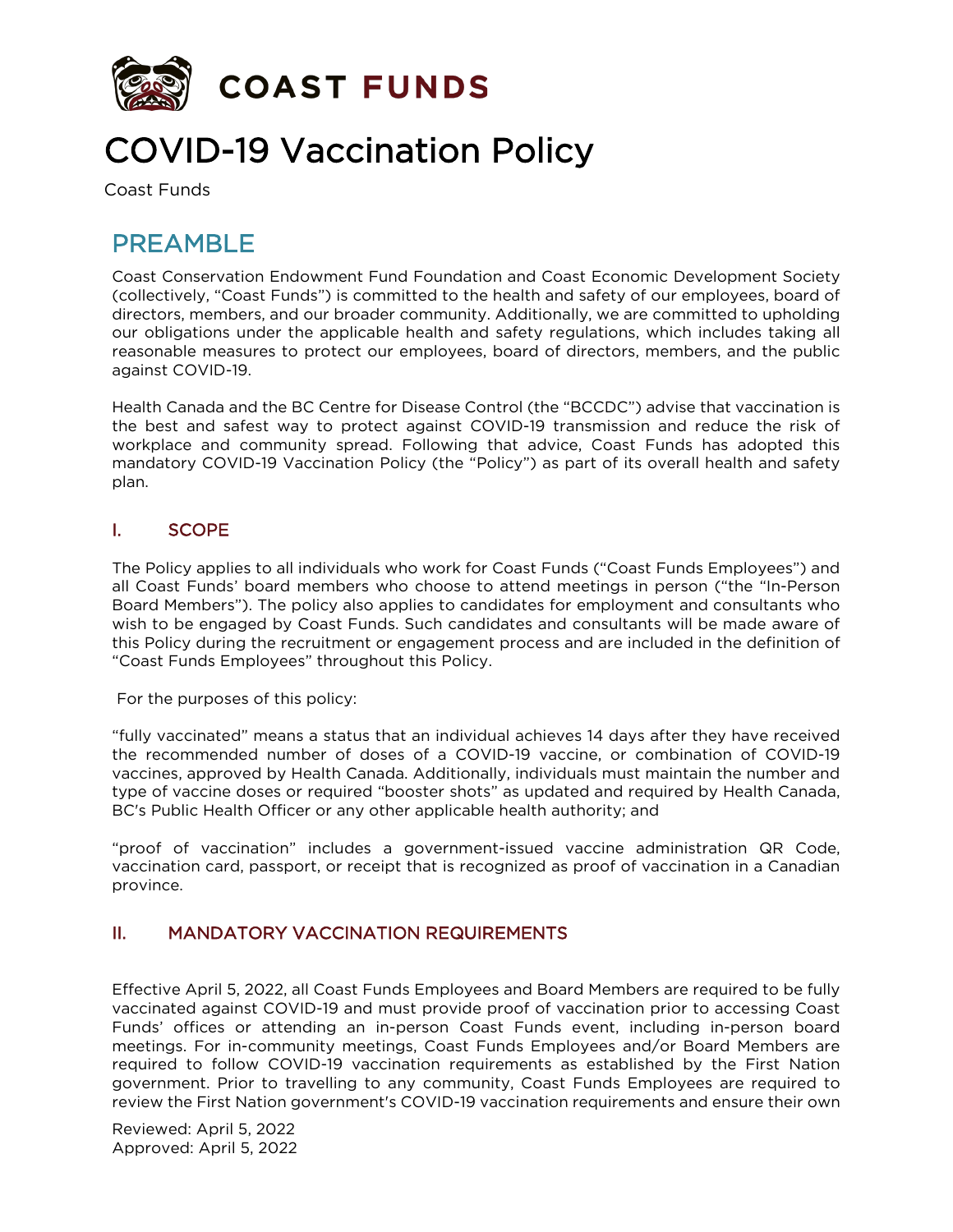compliance with the First Nation government's requirements before travel is authorized by the CEO. Please do not include any information with your proof of vaccination beyond what is normally available on your vaccine passport or other form of proof. Any information submitted by employees or board members as proof of vaccination will be kept strictly confidential and used solely for the purposes of confirming compliance with this Policy.

Individual requests for accommodation for medical reasons or other grounds that qualify for accommodation under applicable law will be considered on a case-by-case basis. The process for submitting an accommodation request is set out in Section III below.

All Coast Funds Employees and In-Person Board Members must submit proof of vaccination to Lydia Liew at lydia@coastfunds.ca. Like all other Coast Funds Employees' and board member's personal information, vaccination status, proof of vaccination and all other information collected under this Policy (including any accommodation request as discussed below) (the "Vaccination Information") will be handled in accordance with Coast Funds privacy policy and applicable privacy legislation. The Vaccination Information will be securely stored by Coast Funds, accessible to and used only by select personnel for the following purposes:

- a. Confirming a Coast Funds Employee's or In-Person Board Member's eligibility to access a Coast Funds' office, attend an in-person Coast Funds event, including an in-person board meeting, and whether such Coast Funds Employee or In-Person Board Member remains fully vaccinated in light of any future recommendation issued by Health Canada or other applicable public health authority;
- b. Communicating with Coast Funds Employees and board members regarding the COVID-19 vaccine, including following up with Coast Funds Employees and board members regarding updated guidance from Health Canada or other applicable public health authority and implementing other appropriate workplace health and safety measures.
- c. Considering and implementing any workplace accommodations pursuant to this Policy;
- d. Informing Coast Funds' continuing response to the COVID-19 pandemic and/or to any incident where it is confirmed that an individual who was present in the workplace or at a Coast Funds' event tested positive or is presumed positive for COVID-19; and
- e. Conducting workplace health and safety assessment.

If requested Coast Funds may also disclose and attest to clients that the Coast Funds team for that client is fully vaccinated for health and safety, client-relationship, or other businessrelated purposes. By submitting Vaccination Information as outlined above, each Coast Funds Employee and In-person Board Member consents to the collection, use, and disclosure of such information in accordance with this Policy.

#### III. ACCOMODATIONS AND EXEMPTIONS:

Coast Funds will provide reasonable accommodation or exemptions, absent undue hardship, to qualified individuals. Coast Funds employees or In-Person Board Members who are unable to receive a vaccination due to medical reasons or other grounds that qualify for accommodation under applicable law are required to request an exemption or accommodation in writing to Eddy Adra at eddy@coastfunds.ca.

Reviewed: April 5, 2022 Approved: April 5, 2022